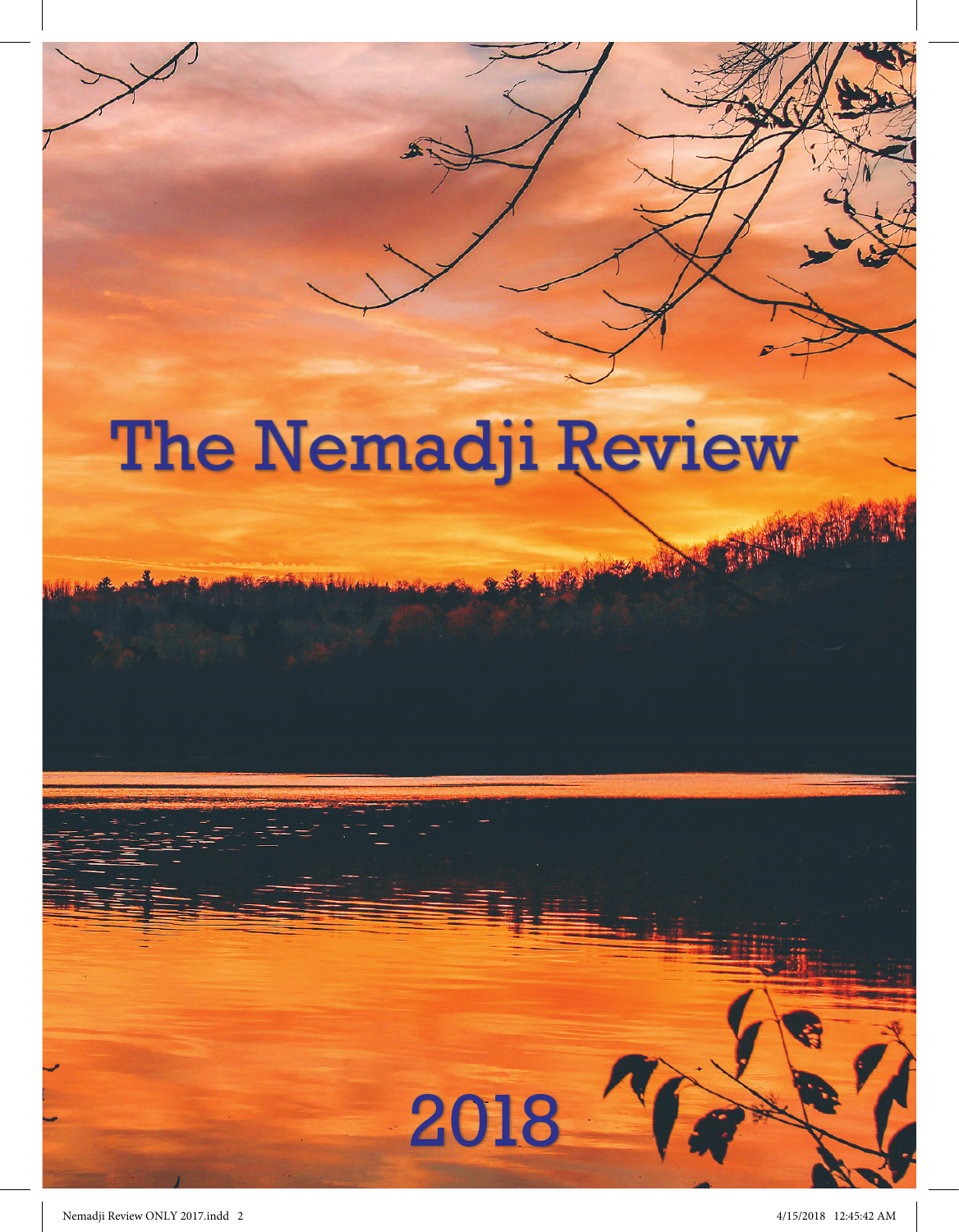## FICTION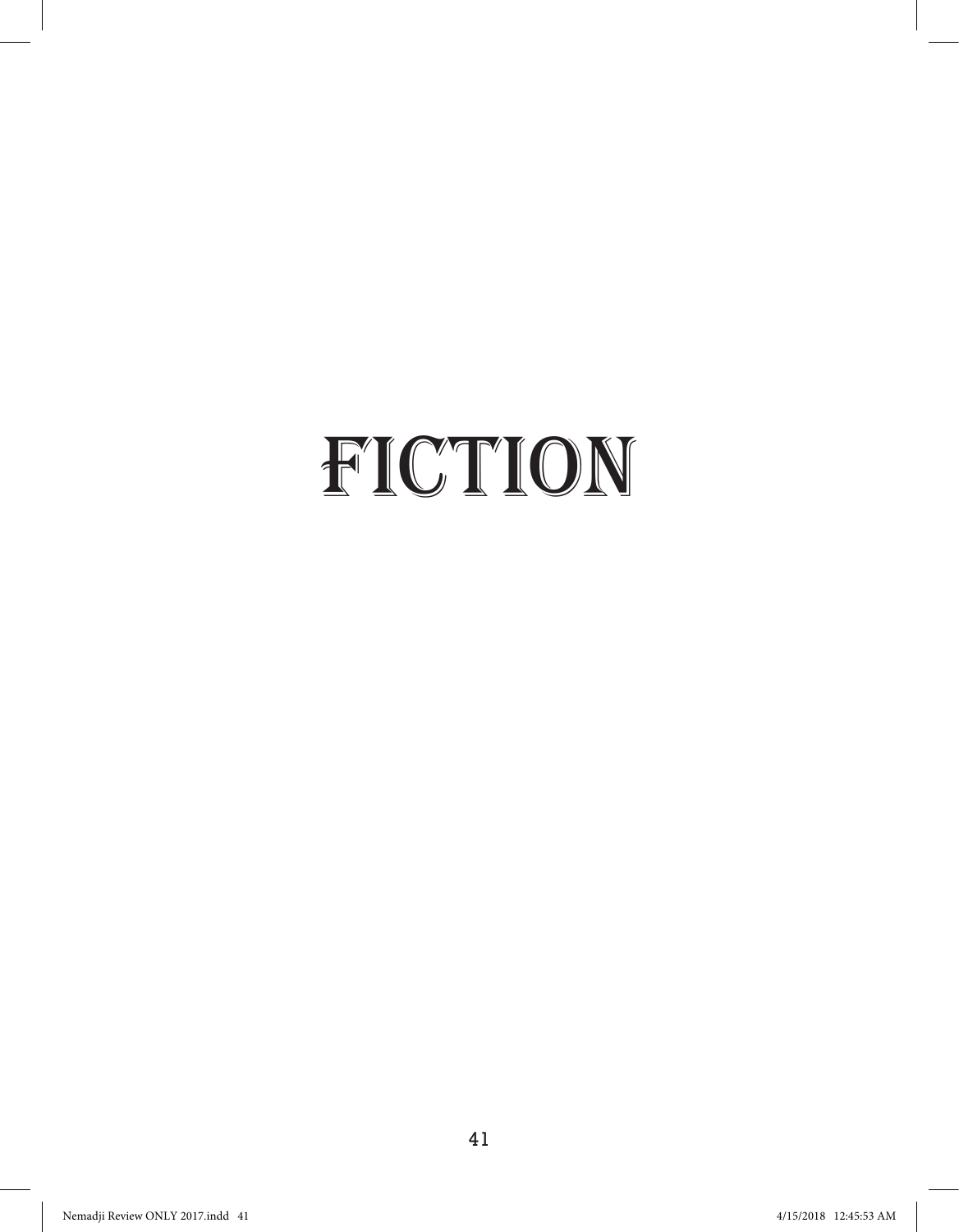## **Haircut**

"I'm gonna get the paper," Teddy said. He closed the back door, pulling it hard as he stepped outside. He could tell how cold it was by the amount of white rime around the door. He crunched down the driveway to the mailbox in his ratty old bathrobe and swayback Sorrel boots, the sun a suggestion on the eastern horizon. Jessie had his cup of Folger's ready when he walked in the door.

 "Thanks," he said, and sat down at the kitchen table under the buzzing fluorescent light.

"So what's the news?" she asked.

 "Same old, same old. Looks like Morningside and Northern Township are still in a pissing contest over who's responsible for County B. They're talking lawsuits now. All that'll do is raise the damn taxes."

"What do you want for breakfast?" she asked.

 "Oatmeal is good, thanks." He continued turning pages, reading their horoscopes aloud, and after he glanced at the obituaries said. "I'll be damned. Jimmy Jacobs died!"

"That's too bad hon, you're gonna miss him."

 "Yes I am," he paused. "Looks like the funeral is set for Monday at 10 at St. Michael's. The wake's Saturday."

 Jessie gave him his oatmeal with a large dollop of brown sugar in the middle. He reached for the milk carton as she refilled his coffee cup.

"Might be time for haircuts today," he said.

 She smiled and placed her hand lightly on his shoulder. "Yes it might."

 He finished his cereal, got dressed, and pulled on his boots, heavy wool jacket and watch cap. "I'll be out in the shed."

 The sun had worked its way up the sky, peeking over the spruces by the edge of the road like a curious child, the day crisp and windless at thirty below. Smoke spiraled up from his neighbor's chimneys.

 He shuffled across the yard to the lean-to attached to the garage, a ten by twelve room with windows and a low ceiling,tools were scattered all over the workbench under the windows. An old kitchen stool stood next to the bench, chairs scattered around the room. In the center was a barrel stove.

Teddy found some old copies of the Morningside "Sunrise" under the bench, crumpled them into a loose ball and tossed them into the stove. He stacked kindling on top of the newspaper and laid heavier pieces of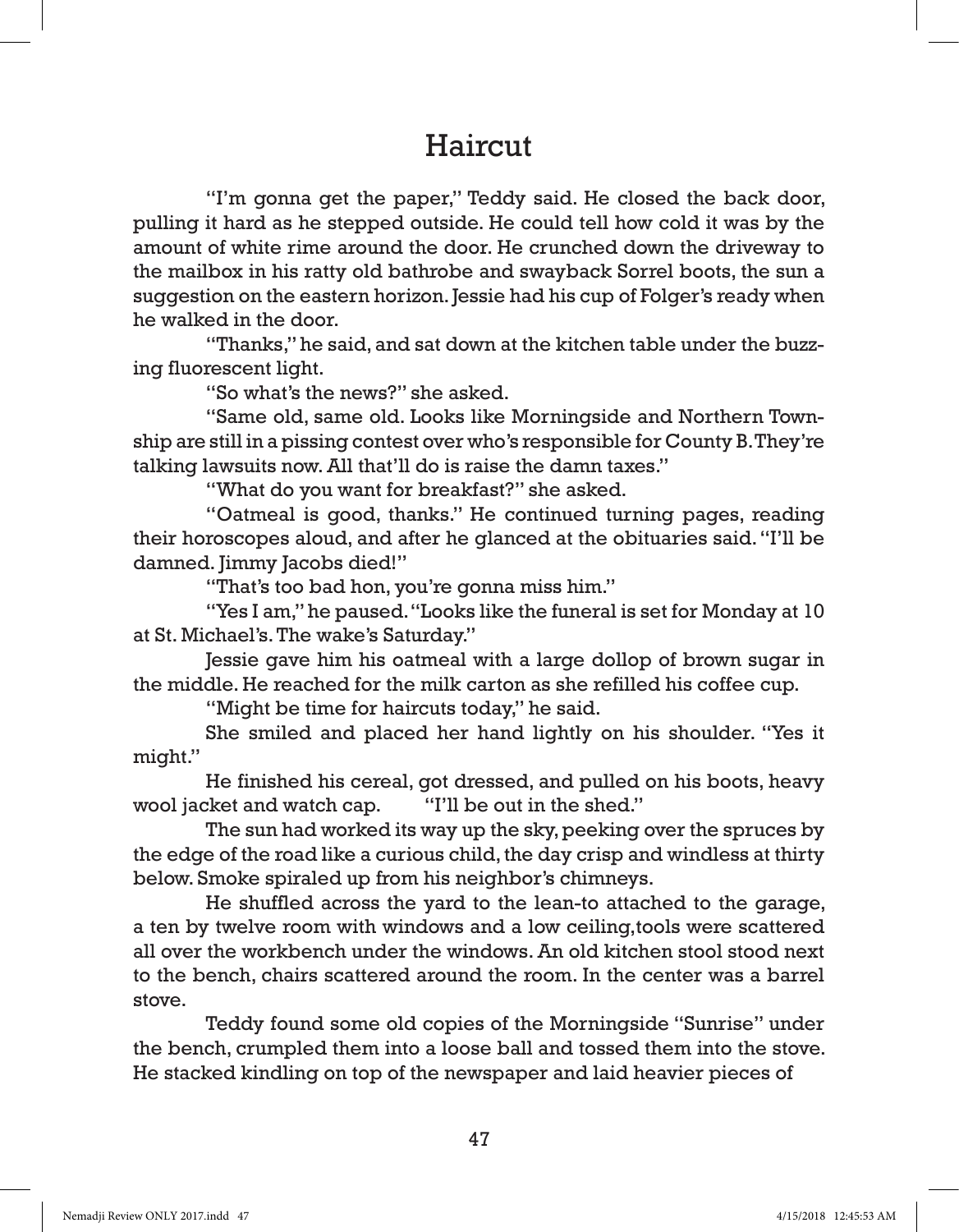wood on top. He struck a match and lit the paper. After ten minutes, the larger pieces caught fire, popping and snapping. The stove started to throw heat; a good thing, he was getting cold.

 He made a pot of coffee in an old aluminum electric percolator. A shelf of stained ceramic mugs were behind the pot. Carl Juncker made his way through the door.

"Morning Teddy. Man, it's still cold in here!"

 "Yeah, yeah. Thought you'd be the first one in the door, bitching about the cold. Sit down. The coffee'll be ready in a few minutes."

 Carl settled in the chair near the stove and crossed his arms, resting them on his ample middle.

 "They say this cold is supposed to hang around all week. Seems a little early don't it?"

 The coffee stopped perking. Teddy reached for Carl's cup, hesitated for a split second as his hand brushed Jimmy's cup. "One of these years I gotta wash these mugs."

 The door opened. In stepped Tommy Roller. He beat his arms against his chest and stomped his feet after swinging the door shut. "Gettin nice in here Teddy. When I saw the smoke, I figured it was time for a hot cup of java. Too early for beer I guess," he smiled.

 Teddy replied. "Yep, I figured by the time I got the case out here from the house, the bottles would freeze. If we start too early, any barbering I'd want to do would get worse and the customers'd get surly."

 "Hee, Hee," Tommy laughed. "We sure don't want that," he said, slapping Curt on his knee as he sat down on the chair next to him. Teddy poured a cup for Tommy.

 Foot stomping and muffled conversation could be heard outside. Bud Niemi and Albine Formanek, came in with a cold draft. More coffee was poured

 The door creaked opened again, and Billy Jacobs stepped in. "I figured you guys would be here!"

 They all greeted Billy, a tall, thin man they'd watched grow from a little runt who delivered their papers, into a chemist for 3M in the Cities. He was Jimmy Jacob's son. An awkward silence followed.

Teddy spoke. "We're sorry 'bout your dad, Billy."

They all nodded.

 "Thanks. It was quick. Didn't see it coming. Doc said he stroked. Not a lot they could do." He leaned against the workbench and accepted a cup of coffee. "Mom's not doing well. I don't know how she's gonna manage. It's an awfully big house and yard," he said grim-faced.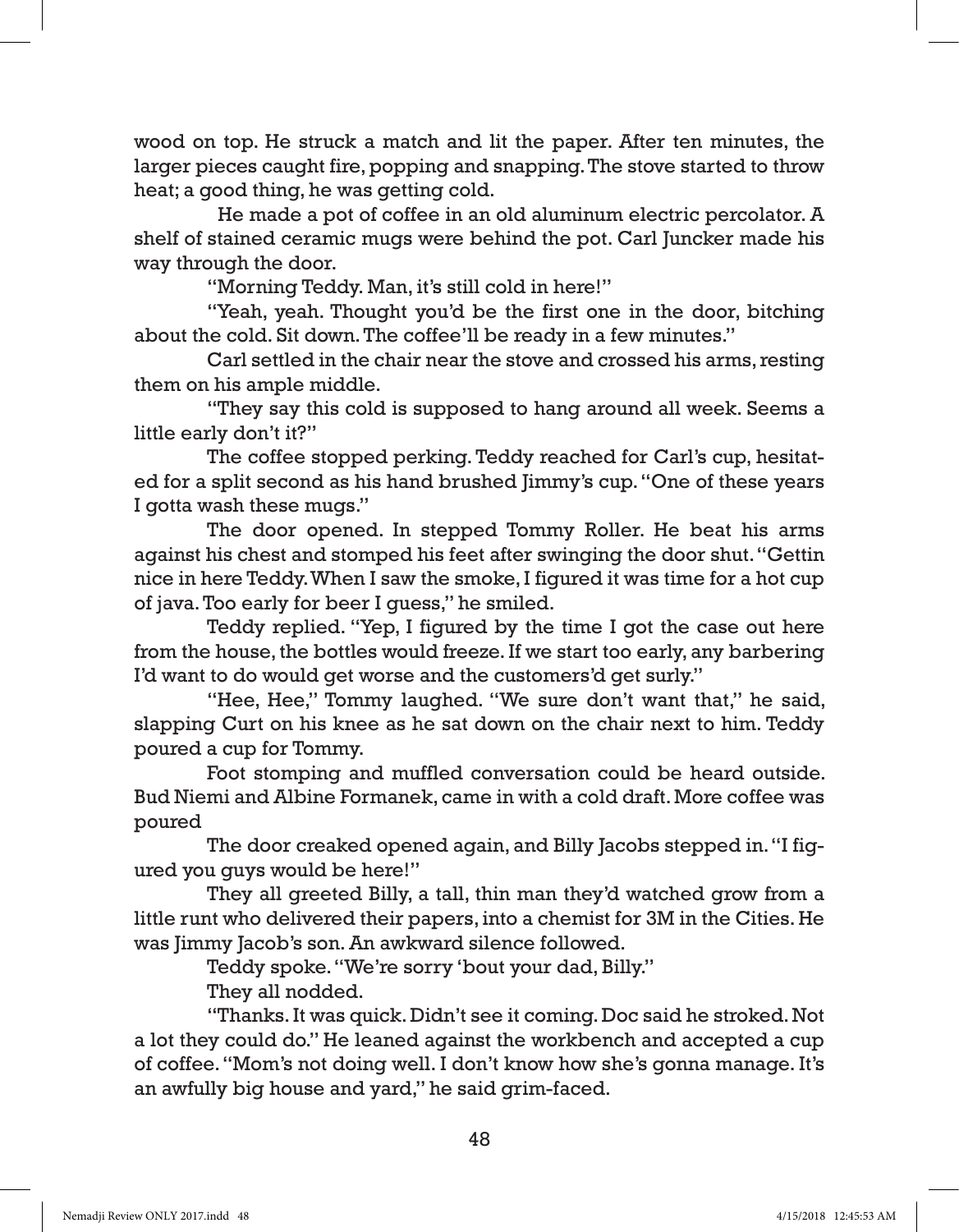"Well, you know we'll pitch in until she gets a bead on what she wants to do," said Tommy. The others assented.

 While the others chatted, Teddy started a fresh pot of coffee. It would be a long morning.

"Well, before I go, I've gotta ask a favor of you guys," said Billy, draining his cup. He hesitated. "Two favors actually."

"Shoot. We're game," said Bud.

 "We're gonna need pall bearers and I was wondering if you guys would do it?"

 They all nodded, Teddy saying, "We'd be honored. Your dad was a good man."

"Thanks. Then the other thing Ted is . . . Would you cut dad's hair?"

 . . . Ted mumbled, "Geez, I don't know." He squirmed. "Don't the funeral home people have a barber for that? I'd be afraid I'd mess it up."

 "Yeah they do, but any haircut he got from the barber in town wouldn't be as good as the ones you gave him. It's bad enough they'll dress him up in his old suit, put a tie on him and cover him with makeup."

Teddy scratched his head and frowned.

 Billy finally rescued him. "Tell you what. Why don't I get back to you later in the day."

"I don't know. Never been asked to do this before."

 "I know, but both mom and I would be grateful if you did." He paused. and turned to the others, "Thanks for the coffee and being pallbearers." He went around shaking their hands. "I'll give you a call later Teddy."

 It was quiet for a few minutes, the stove moaned in the background. Bud Niemi lit his pipe and Seth Goodnough replenished his chew as sun flooded the room.

 Albine leaned back in his chair, tucked his hands under his suspenders and said, "So what you gonna do about giving a haircut to a stiff, Teddy?"

"I dunno," he replied.

 "Guess we'll all need a haircut," said Seth, "especially Carl over there," Carl grinned and scratched his three-day-old beard. "Everyone got a suit for Chrissake?" Seth continued.

 "Weddings and funerals only," replied Carl. "Thing smells like mothballs. I'll have to air it out and see if it fits. Got really wide lapels and wide stripes. Wore it at my wedding. I looked like some Mafia guy," he chuckled.

"So who's gonna be first?" said Teddy.

"I might as well be me. Gotta get to the office," said Albine.

Teddy reached into an old wooden cigar box on the workbench.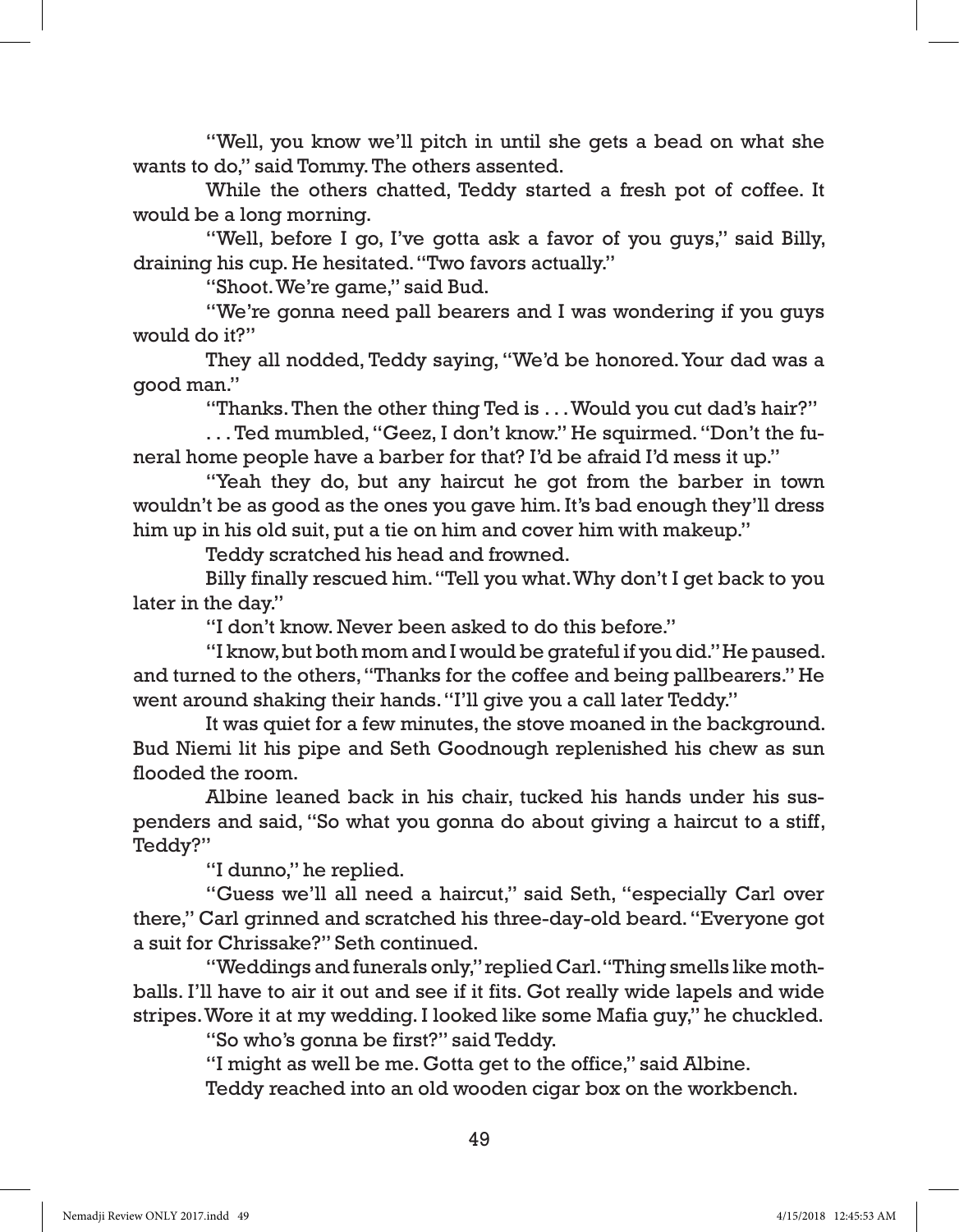He carefully uncovered the Oster nickel-plated clippers, scissors, and combs from underneath their green velvet cover. He'd thought about getting a newer electric clipper, but had a hard time giving up the feel of the tool handed down to him from his father. He liked the precision and intimacy of the appliance.

 He spread an old bed sheet around Albine and secured it with a safety pin. He worked quickly, using techniques he'd learned from his dad. Each head of hair was different, some more forgiving than others. Albine still had a full head of curls. If you screwed up on his, you could usually fix it so it blended in with the rest.

 Albine looked at himself in the old cracked mirror hanging on the door next to the main garage. "My God, you're a handsome devil," he said.

 Carl said, "Someone get the shovel from the corner and open the door."

 Ignoring the comment, Albine threw on his coat, said good-bye and left.

"So who's next?" said Teddy.

"Might as well be me," said Carl

Carl raised his bulk from the chair. It sighed in gratitude.

"Trim or the works?"

"Might as well give me the works."

Carl's hair was a challenge, chronically thin.

 Teddy worked cautiously on Carl's neck, alternating between clippers and scissors, doing quick passes with the comb as he snipped. He finished with what remained of Carl's hair on by combing it straight up and using his fingers to gauge the cut. He combed out the sides and top again, stepped back and called it good.

 The haircuts continued. Bud, the last customer, crawled onto the stool.

"So, you gonna cut Jimmy's hair?"

 "Yeah. What you gonna do about that Teddy? "Carl said refilling his coffee cup.

 "That's a tough one. I been thinking about that ever since Billy left. What do you guys think?"

 "Well if it were me, I'd tell him no," said Carl. "I mean that's what you got barbers for."

 "Yeah, but this is a family thing. We all know the family and Jimmy was a good friend. Don't you think I kinda owe him something?" said Teddy.

 "I dunno. Just the whole thing about working on a stiff. That's not Jimmy," said Carl.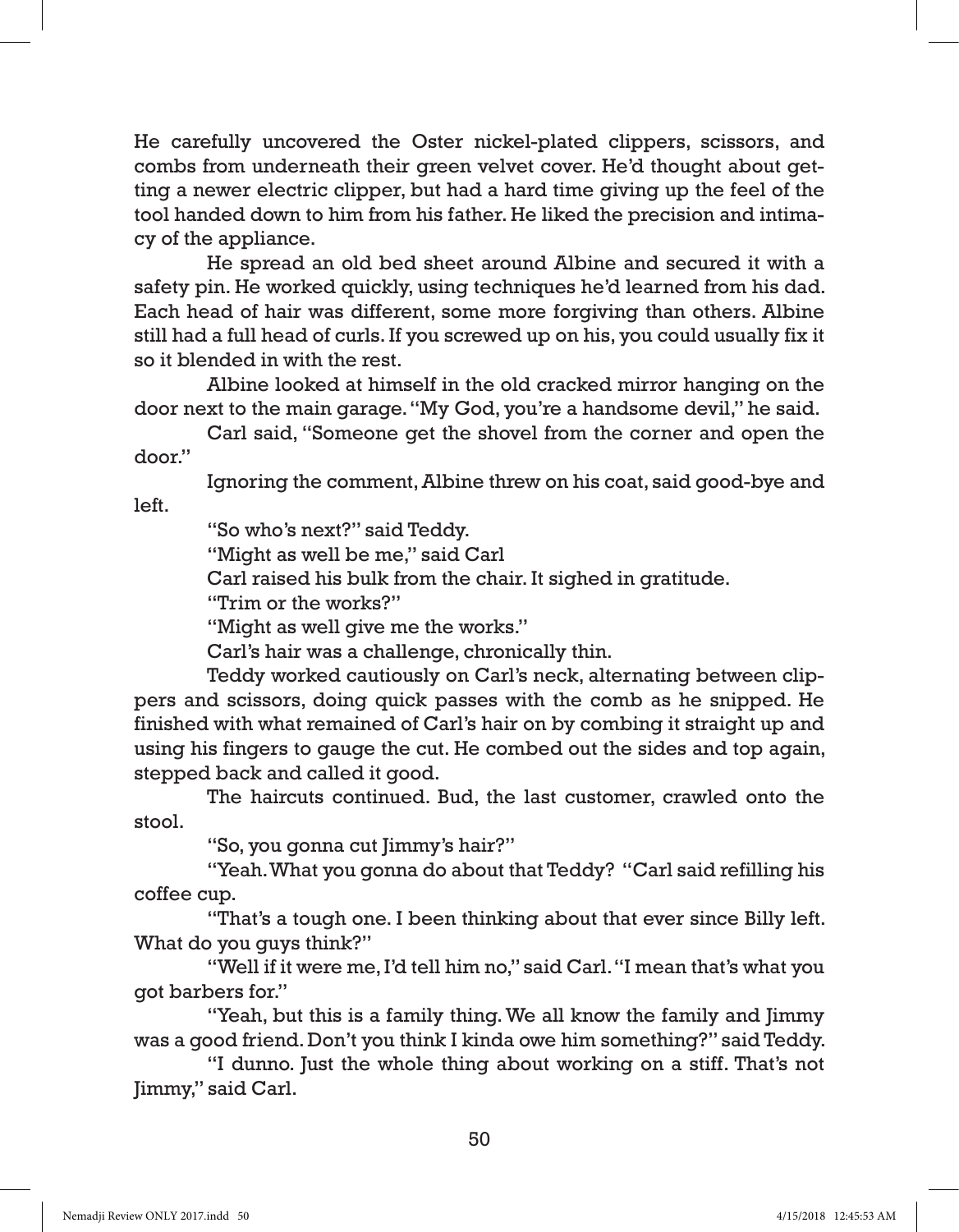"No it ain't," Seth pitched in. "He was a lot more than a cold hunk of meat. All the stories we have about him. He was a legend."

 Bud laughed. "Remember that time we got tuned up our senior year and took Jimmy's old Packard out deer hunting . . . without guns?" "Yep. We had some big flashlights and went shining deer in a field out by the old sawmill. Teddy, you spotted one down this forest road and we chased it," Seth said.

 Teddy laughed. "I've never seen a spike buck move so fast. When we came to a curve in the road, that deer took the turn, but we kept going straight, got airborne like the Dukes of Hazzard and ended up in a slough up to the axles. Jimmy's dad was REALLY pissed about that! It took two four wheel drives and chains to get that old bathtub out of the swamp."

 "Then there was the time," Carl leaned over, shaking his head chuckling, "when he got caught peeing on the ceiling in grade school. We were having this contest and no one was even coming close until Jimmy took aim and hit the light bulb over the sink. I think he shorted the damn thing out and blew a fuse."

 They all were leaning over laughing so hard they cried. When they finally calmed down, Tommy said, looking at Teddy, "But this ain't helping you answer your question. Jimmy never liked to be touched. Seems odd we'd be doing that after he's dead,"

 "I wonder if that comes from all the whuppings he got from his old man?" said Teddy.

 The sun creeped toward midday now, the light cold and weak. Carl stood. "Well, I better get home. The old lady'll have something for me to do. Thanks for the haircut, Teddy."

 They put on their coats and filtered out the door. Teddy stood alone in the room. He cleaned up, swept the hair off the floor and dumped coffee grounds into the trash can. He opened the door and trudged toward the house.

 Jessie was working at her sewing machine in the dining room adjacent to the kitchen.

"Hi Hon. How are the boys?"

 "Full of crap like they always are. We had some good laughs telling Jimmy stories."

"Did I see Billy Jacobs come and go while you were out there?"

 He sat down on one of the dining room table chairs facing her. "Yeah, we're all gonna be pall bearers. Everyone got a haircut. Could you give me one later?"

"Of course."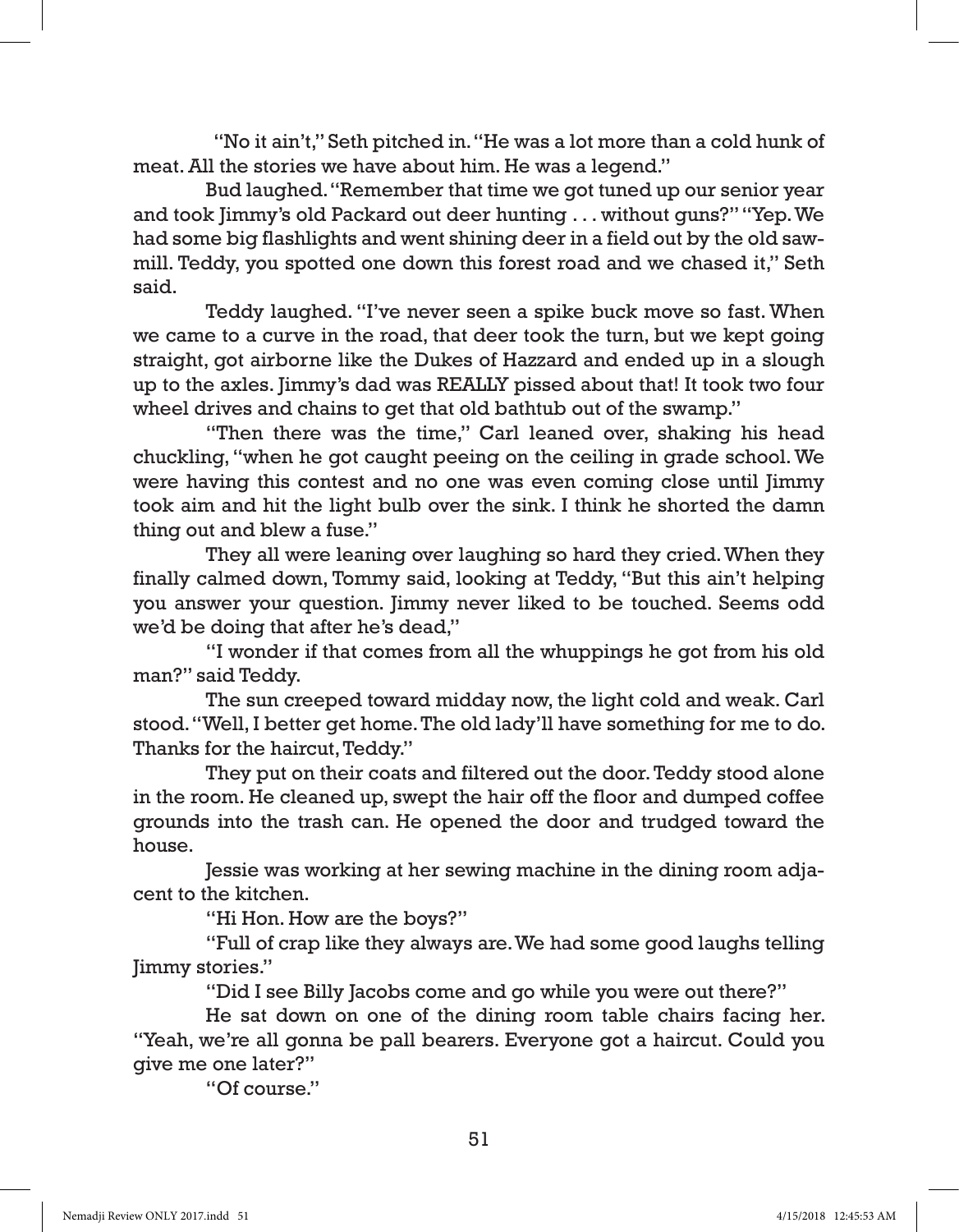"Billy wants me to cut his father's hair."

 "That'd be nice. He always had you cut it didn't he? He never liked going to Zeke downtown after they got into that argument about welfare people. Jimmy was glad they had welfare after his dad died in the mining accident."

 "I know Jess, but touching a dead body, especially Jimmy, and cutting his hair?"

 She stopped stitching and looked at him over her cheater glasses. "Men have such a hard time touching one another."

Teddy shrugged. "Way we were raised."

Jessie hesitated. "Did you like Jimmy?"

"You bet. He was my best friend."

"Would you even say you loved him?"

 "What?" he said, sitting up straight in the chair. He looked out the window through the lace curtains toward the front yard. The same yard he played ball on during hot summer days and the lawn he walked across to get into Jimmy's old Packard to drive to church when he got married to Jessie forty-five years ago. He wiped his eyes with the back of his hand.

 Jessie leaned over and put her hand on his arm. "This is gonna be hard isn't it?"

 "Yep," he said snuffling and wiped his nose with an old red handkerchief. He sighed. "But I owe him." . . . They were ten years-old when they had gone out to the Washington River to catch Smelt during the spring run. The day was warm and the boys wore "Wellies", lifted from Teddy's father's supply at the hardware store. They carried old galvanized pails and a couple of fine-meshed nets.

 The boys set up on a stretch of the river farther upstream from where most fished. While skipping from rock to rock to get to a deeper part of the stream, Teddy slipped and fell into the fast moving water. As he struggled to stay afloat, Jimmy raced down the bank crashing through brush slicing his head on a branch, until he reached an overhanging tree where he grabbed Teddy as he floated by. The tree swayed under their weight, but Jimmy hung on to him until Teddy regained enough strength to pull himself up onto the branch. Exhausted, he hung there until the two of them could shimmied back to shore.

 Teddy stood, stretched, and said, "I better call Billy and let him know I'll cut Jimmy's hair."

 Jessie stood and embraced Teddy. She kissed him lightly on the cheek and said, "You're a sweetie. One of the finest men I know." He returned the kiss and went to make the call.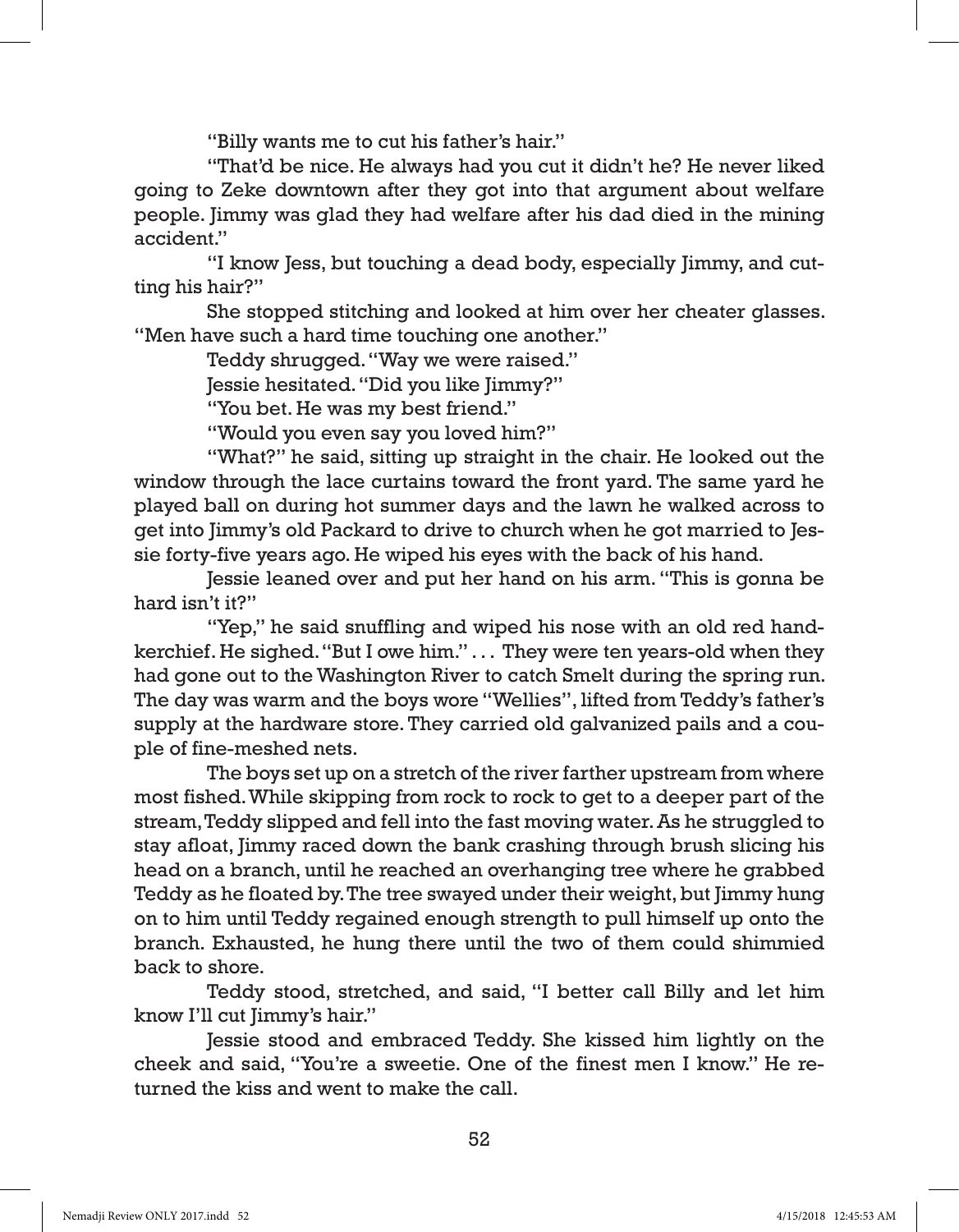Don Renaldo, the mortician, greeted him in a reserved, dignified manner. They small-talked for a few minutes. "Well, should we go downstairs and you can get to work?" said Don.

 The room was white with ceramic tile walls and fluorescent bulbs that hummed overhead. It smelled of embalming fluid. Around the periphery were an assortment of cabinets, counter tops and sinks. Jimmy's body was on a stainless steel table, draped with a cloth that left his head exposed.

The mortician went to the top of the table and raised Jimmy's head with an adjustable head positioner.

"He's ready," the mortician said.

 Teddy walked to the head of the table, the pulse in his neck throbbed. He grit his teeth as he opened the wooden case with the barbering tools. He took them out and placed them in a row on the counter top adjacent to Jimmy's head.

 Jimmy had thick, bristly, salt and pepper hair. Teddy worked quickly, cutting gently, not sure how to approach the job. With a "normal" cut, the person made adjustments with their head to accommodate the clipping. He hesitated on a couple of occasions, took a deep breath and continued.

 He finished the first passes with the clippers and began the trim work with the scissors. As he worked toward the front of Jimmy's head, he saw the scar left over from his rescue, by his right temple. He stopped, the scissors poised. He put them down on and stroked the side of Jimmy's head. He wept.

 Don came around and placed his hand on Teddy's arm. "If this is too hard, we can have the barber finish."

 Teddy took in a shuddering breath and said, "No. This is my job – for a good friend." He picked up the scissors. He finished, stepped back, and called it good.

Don lowered Jimmy's head and covered it with the cloth.

"Thanks for letting me do this, Don."

"You bet."

 Teddy gathered his tools, placed them in the wooden box and covered them with the velvet cloth. He turned and looked at Jimmy's body one more time and walked up the stairs.

 He drove west out of town. The overcast sky spat sleet that pinged dully off the windshield. Intermittent bursts of heavier snow washed the landscape and engulfed the car as he drove.

 His driving, aimless at first, evolved into a pattern. He returned to places where he and Jimmy spent time over the years: Willow Lake with its abundant crappies, the old rock quarry where they swam in a deep pool of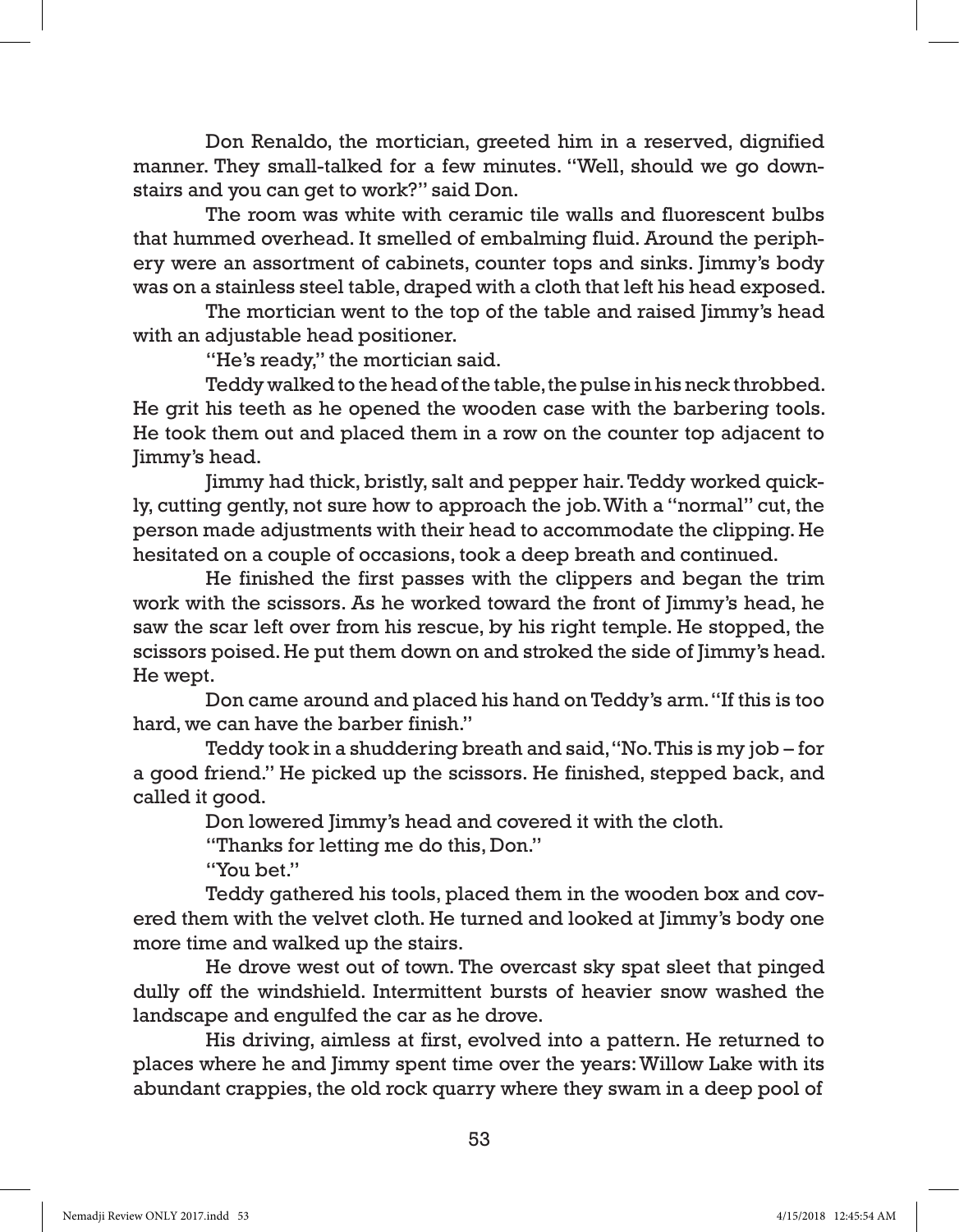crystal clear water, now frozen, the white pine stand at the state park and the football field by the high school. He lowered the window there and listened to the wind whistle through the wires hanging from the big lights around the field. He drove back to the park.

 He got out of the car by the stand of white pines and walked on the narrow trail to the overlook on the lake. The path had blown clear of snow in the past week. When he got to the deck above the lake, he drew his jacket around him tightly, jamming his hands deep into its pockets. The cold wind off the lake seared and stung his eyes, opened a wound, cauterized it, and blew on. He would find peace, somehow, and Jimmy would be there.

 He stood there for a few minutes before the cold was too much. He returned to the car and drove home.

 As he came in the door, Jessie rose from her chair in the living room and walked toward him. "Hi. I was beginning to worry about you."

"No need, just driving and thinking."

Jessie put her arm around him and they walked to the kitchen.

~~ Doug Lewandowski ~~